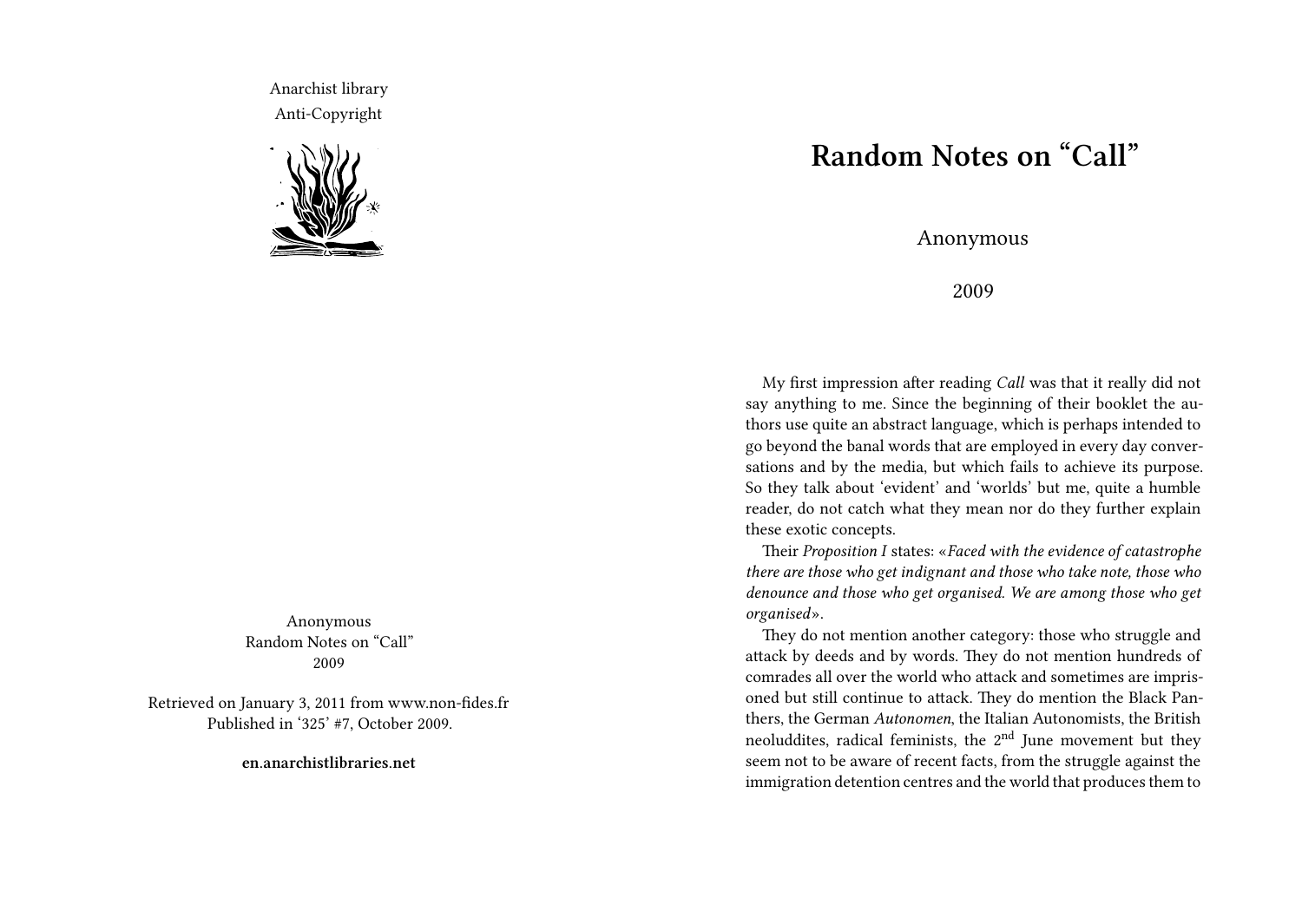the solidarity that expresses itself by all possible ways every time repression hits hard.

It has to be seen, then, what kind of organisation the authors of this booklet are into. They declare that «*to get organised means: to start from the situation and not to dismiss it. The name we give to the situation that we are in is world civil war*».

First of all I wonder why they say world civil war instead of calling it social war, then I still don't understand what they mean for starting from the situation and not dismissing it.

The answer is maybe what they later call 'secession', secession from the capitalist valorisations and secession from the left identified with Tute Bianche, Attac, social forums and other species of activists.

I wonder once again why they talk about «*secession*» and not about «*refuse*». Refusing the capitalist valorisations and the world of the leftist activists (which is a product of the latter) means to act according to a revolutionary project. «*Secession*» implies the negation of any revolutionary break. The authors simply constitute themselves as an «*autonomous material force within the world civil war*» and as such they «*set out the conditions*» of their call. What is this autonomous material force intended to do? And does not this 'setting out the conditions' sound vanguardist? It does, in my opinion, and I found other statements in *Call* that seems to be imposed from above.

If on the one hand their analysis of the present catastrophe and of the way various species of leftists try to cope with it is good, on the other hand the authors of *Call* do not propose anything concrete.

On the contrary they launch their «*call*» (from above of course): «*This is a call. That is to say it aims at those who can hear it. The question is not to demonstrate, to argue, to convince. We will go straight to the evident*». Here are some people who propose themselves as those who know the truth (what they call «*the evident*») and make a «*call*» at those who can hear it.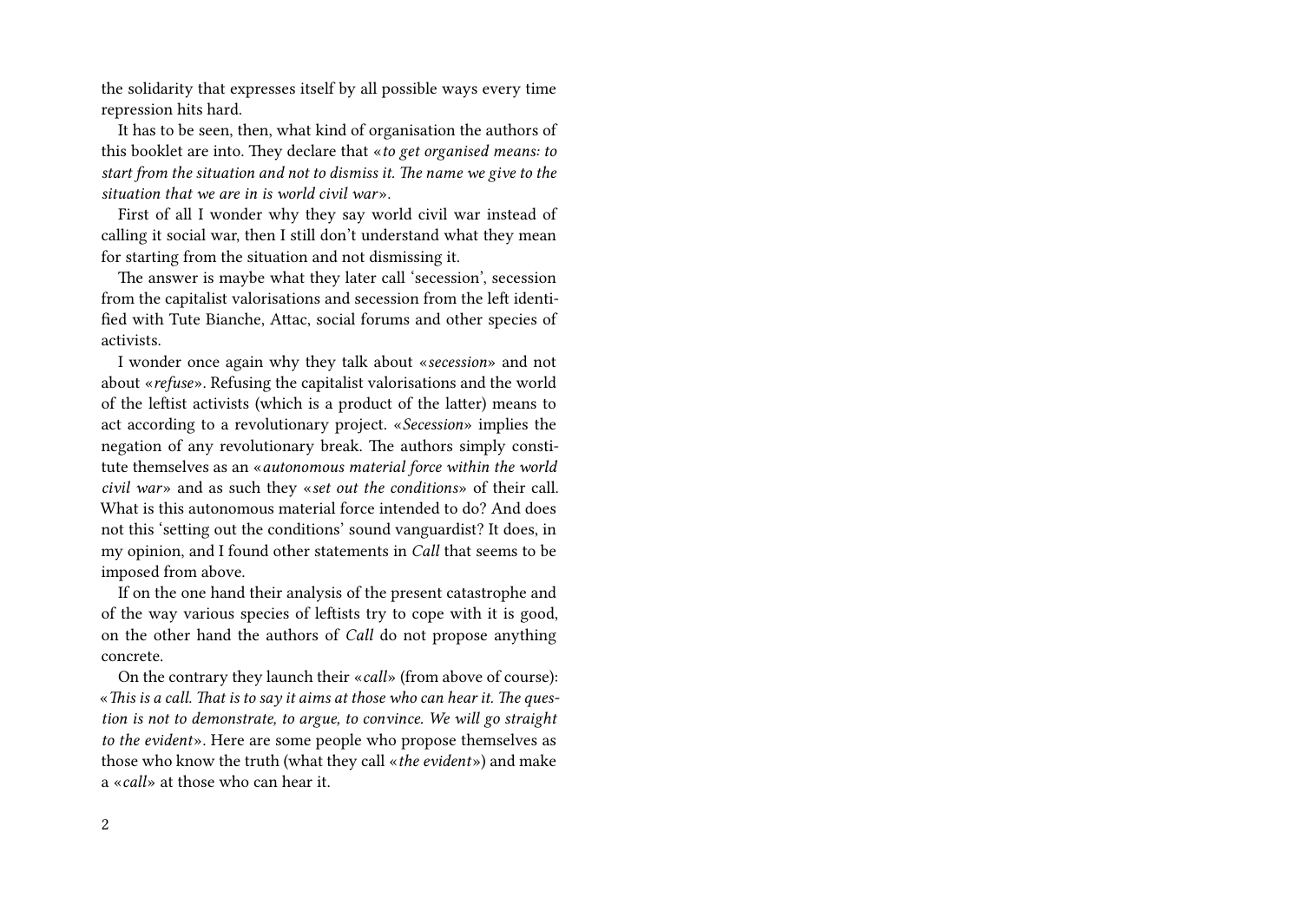Furthermore throughout the booklet great emphasis is made on «*community*», «*sect*» and «*collective experience*». No mention is ever made of individual action. In fact the authors of *Call* say clearly that they prefer «*collectivity*» to the individual. In their *Call* the individual disappears under the predominance of the «*material collective force*». The individual is only mentioned in a derogatory way, as the «*liberal individual*», the pacifist, the advocate of human rights. The existence of individuals animated by rebellious thoughts who act according to a revolutionary project either on their own or along with other individuals animated by the same rebellious thoughts is not at all contemplated. On the contrary the authors are convinced that «*the end of capitalism*» will come after a link is established between what one lives and what one thinks, and that this link is not an individual issue but it depends on «*the construction of shared worlds*». I find it hard to follow this reasoning as I think the desire to put an end to «*the catastrophe*» is entirely an individual issue. It starts from individual inner rage and its ability to find accomplices along the way. I don't think that the starting point is organisation and «*shared worlds*»: this only leads to the production of abstract words, which can be seductive and glamorous but which will never end up in any really revolutionary transformation.

Finally, what on earth does it means: «*On the one hand, we want to live communism; on the other, to spread anarchy*»? The authors of *Call* suggest that communism is not a political or economic system, has no need of Marx and has never had anything to do with the USSR. They say that communism means to elaborate one's relationship to the world, to the beings, to oneself, and that it starts from «*the experience of sharing*».

They go on: «*The practise of communism, as we live it, we call the Party. When we overcome an obstacle together or when we reach a higher level of sharing, we say that we are building the Party*». If this kind of communism needs the building of a party (exactly